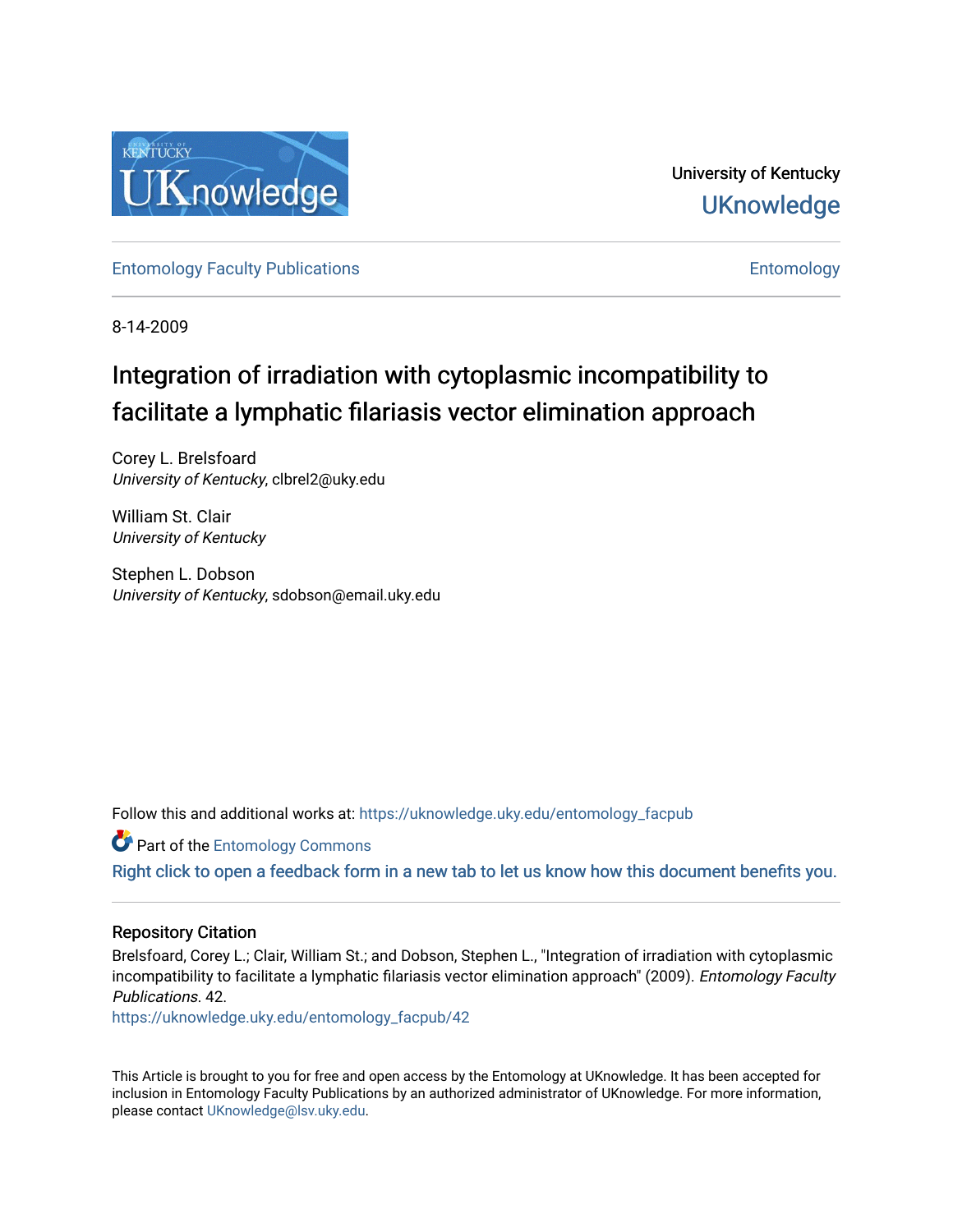## Integration of irradiation with cytoplasmic incompatibility to facilitate a lymphatic filariasis vector elimination approach

Digital Object Identifier (DOI) http://dx.doi.org/10.1186/1756-3305-2-38

### Notes/Citation Information

Published in Parasites & Vectors, v. 2, 38.

© 2009 Brelsfoard et al; licensee BioMed Central Ltd.

This is an Open Access article distributed under the terms of the Creative Commons Attribution License [\(http://creativecommons.org/licenses/by/2.0\)](http://creativecommons.org/licenses/by/2.0), which permits unrestricted use, distribution, and reproduction in any medium, provided the original work is properly cited.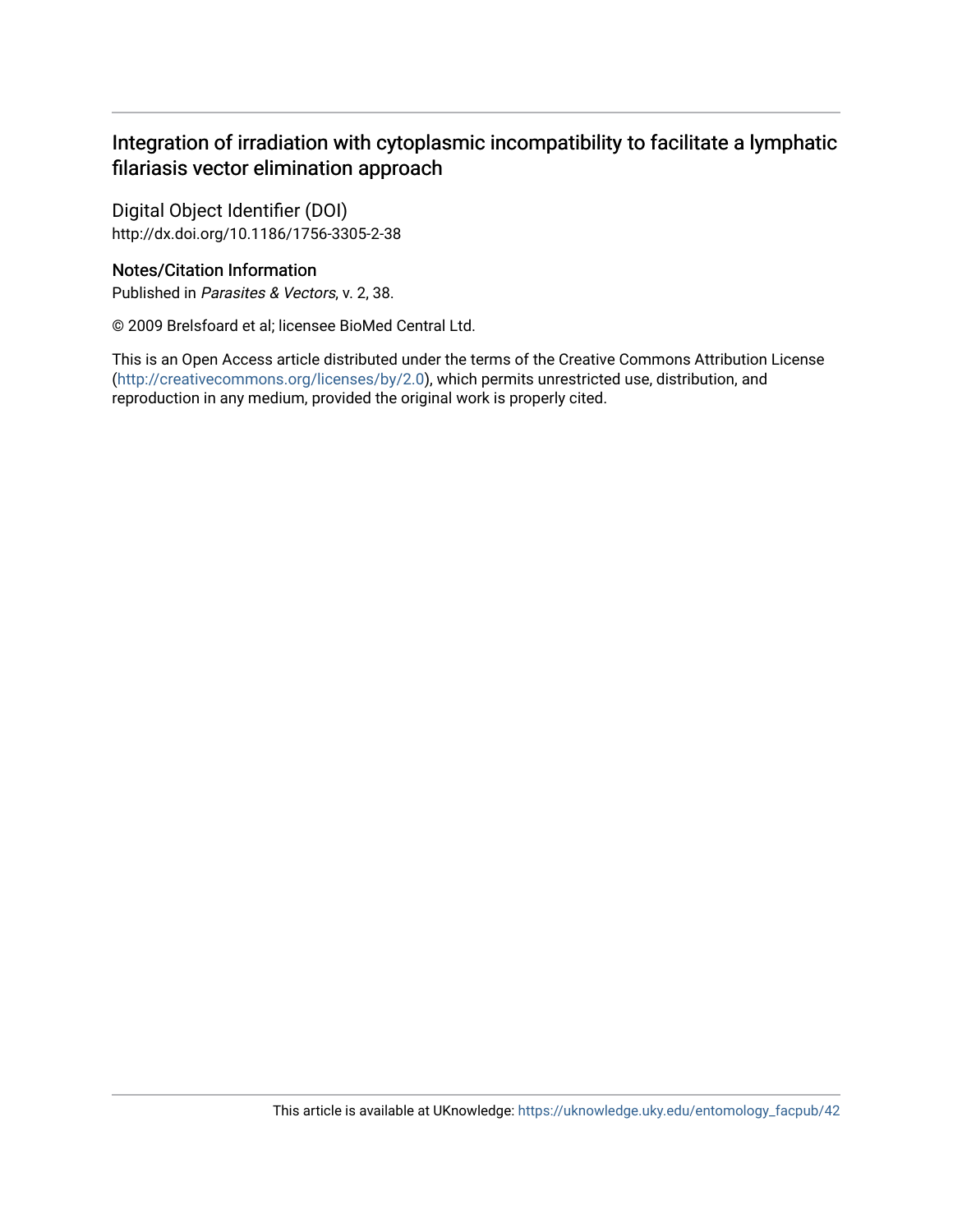## Research **[Open Access](http://www.biomedcentral.com/info/about/charter/)**

## **Integration of irradiation with cytoplasmic incompatibility to facilitate a lymphatic filariasis vector elimination approach** Corey L Brelsfoard\*1, William St Clair2 and Stephen L Dobson1

Address: 1Department of Entomology, University of Kentucky, S-225 Ag. Science Center North, Lexington, KY 40546, USA and 2Department of Radiation Medicine, Chandler Medical Center, 800 Rose Street, Lexington, KY 40536, USA

Email: Corey L Brelsfoard\* - clbrel2@uky.edu; William St Clair - stclair@email.uky.edu; Stephen L Dobson - sdobson@email.uky.edu \* Corresponding author

Published: 14 August 2009

*Parasites & Vectors* 2009, **2**:38 doi:10.1186/1756-3305-2-38

Received: 8 June 2009 Accepted: 14 August 2009

[This article is available from: http://www.parasitesandvectors.com/content/2/1/38](http://www.parasitesandvectors.com/content/2/1/38)

© 2009 Brelsfoard et al; licensee BioMed Central Ltd.

This is an Open Access article distributed under the terms of the Creative Commons Attribution License [\(http://creativecommons.org/licenses/by/2.0\)](http://creativecommons.org/licenses/by/2.0), which permits unrestricted use, distribution, and reproduction in any medium, provided the original work is properly cited.

#### **Abstract**

**Background:** Mass drug administration (MDA) is the emphasis of an ongoing global lymphatic filariasis (LF) elimination program by the World Health Organization, in which the entire 'at risk' human population is treated annually with anti-filarial drugs. However, there is evidence that the MDA strategy may not be equally appropriate in all areas of LF transmission, leading to calls for the augmentation of MDA with anti-vector interventions. One potential augmentative intervention is the elimination of vectors via repeated inundative releases of male mosquitoes made cytoplasmically incompatible via an infection with *Wolbachia* bacteria. However, with a reduction in the vector population size, there is the risk that an accidental female release would permit the establishment of the incompatible *Wolbachia* infection type, resulting in population replacement instead of population elimination. To avoid the release of fertile females, we propose the exposure of release individuals to low doses of radiation to sterilize any accidentally released females, reducing the risk of population replacement.

**Results:** *Aedes polynesiensis* pupae of differing ages were irradiated to determine a radiation dose that results in sterility but that does not affect the survival and competitiveness of males. Laboratory assays demonstrate that males irradiated at a female sterilizing dosage of 40 Gy are equally competitive with un-irradiated males. No effect of irradiation on the ability of *Wolbachia* to affect egg hatch was observed.

**Conclusion:** An irradiation dose of 40 Gy is sufficient to cause female sterility, but has no observed negative effect on male fitness. The results support further development of this approach as a preventative measure against accidental population replacement.

#### **Background**

Lymphatic filariasis (LF) is the leading cause of disability in South Pacific regions, where >96% of the 1.7 million population are at risk of LF infection [1]. The current World Health Organization (WHO) LF elimination campaign is premised upon the absence of a non-human reservoir for *Wuchereria bancrofti* and is focused on administering anti-filarial drugs to the 'at risk' human population via a mass drug administration (MDA) strategy [2-4]. However, MDA has not proven successful in eliminating LF from French Polynesia [2]. One hypothesis for the limited success of MDA is the complicated biology of the primary vector of *W. bancrofti* in French Polynesia: *Aedes polynesiensis*. Mosquitoes are required for the trans-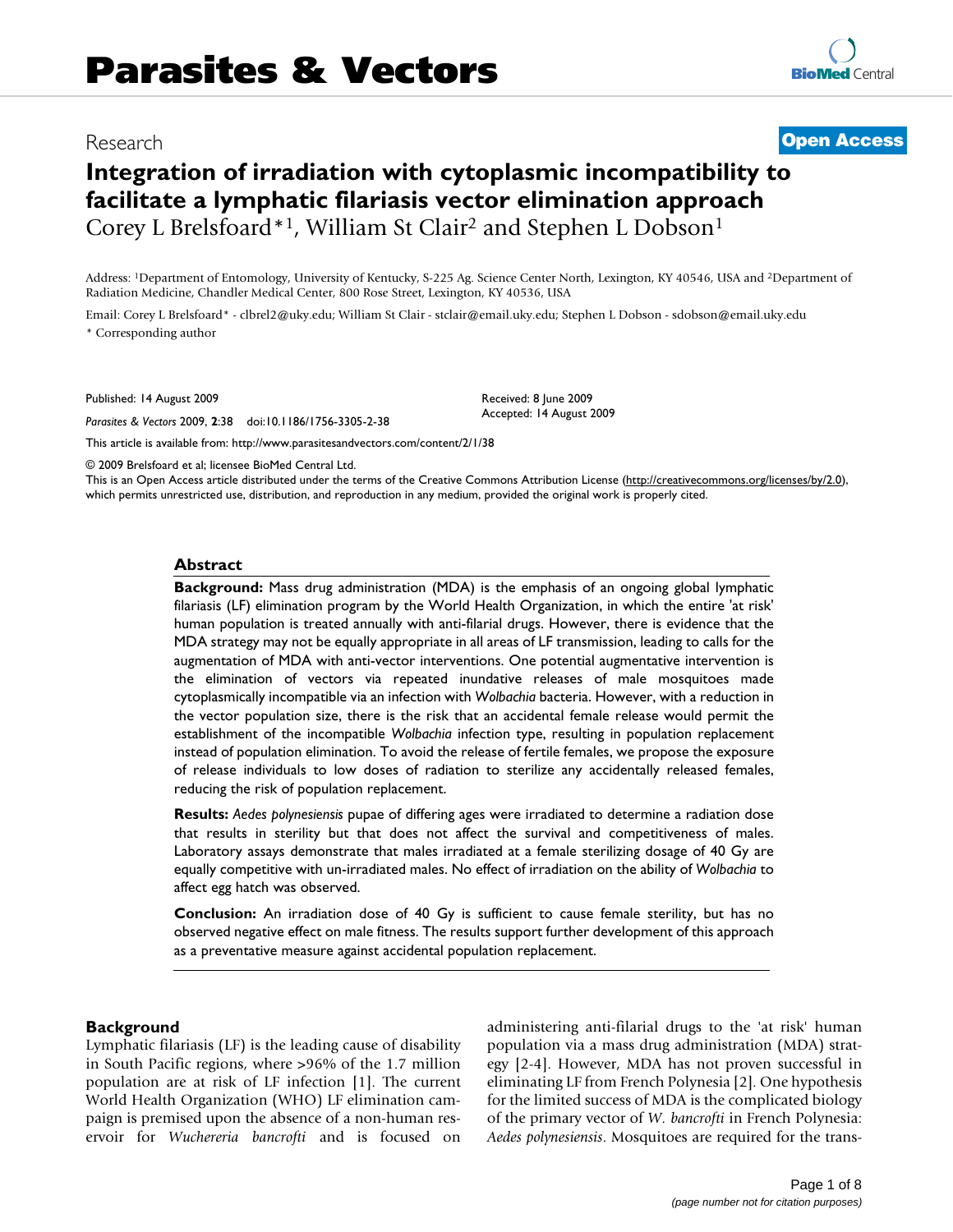mission of *W. bancrofti*. Unlike Culex and Anopheline vectors of LF, *A. polynesiensis* displays a pattern of negative density dependent transmission, allowing effective transmission of LF in low-level microfilaremics, which can result from MDA campaigns [5,6]. The stabilizing impact of negative density dependent transmission is hypothesized to be a contributing factor to an inability to eliminate LF in French Polynesia [2], leading to recommendations for the integration of vector control with MDA in areas where *A. polynesiensis* is the primary vector  $[2,5]$ .

Control of *A. polynesiensis* has been attempted previously but has met with little success [[7](#page-9-0),[8](#page-9-1)]. Vector control efforts are complicated by the inaccessibility of *A. polynesiensis* breeding sites and the geography of Pacific island nations [2,9]. While the geography of French Polynesia has complicated previous vector control efforts, it may facilitate an area wide elimination approach such as the sterile insect technique (SIT). Specifically, the population of vector mosquitoes is subdivided onto islands with limited immigration.

Multiple examples exist of successful SIT programs, including the New World screwworm, *Cochliomyia hominivorax* and the Mediterranean fruit fly, *Ceratitis capitata* [10]. Although mosquito SIT trials have been conducted, the results have been mixed, and the failures are often attributed to the relative fitness of released males [11]. SIT programs rely upon the delivery of sterile males that are competitive with wild type males for mates. Prior attempts based upon irradiation to sterilize males often resulted in the decreased fitness of release individuals [12- [17\]](#page-9-2). While fitness decrease can be less of a problem with chemosterilization, concerns regarding non-target and environmental effects have led to their disuse [18]. For the above reasons, alternative forms of sterilization are receiving interest.

*Wolbachia pipientis* are intracellular maternally inherited bacteria that can cause multiple forms of host reproductive manipulation, including a form of sterility known as cytoplasmic incompatibility (CI). CI results in karyogamy failure and arrested embryonic development [19]. In populations where two incompatible *Wolbachia* types exist, bi-directional CI (bi-CI) can occur. With bi-CI, karyogamy failure and early embryonic arrest results in both cross directions between individuals with differing *Wolbachia* types (Figure 1). In a *Wolbachia* based vector control strategy, or incompatible insect technique (IIT), incompatibility is maintained by repeated inundative releases of incompatible males (Figure 1). Since *Wolbachia* is not paternally transmitted, the infection type present in the release strain does not become established in the field. As the size of the field population decreases, due to incompatible matings, an increasing proportion of males in the population are infected with the release *Wolbachia* type. Similar to conventional SIT, the increasing ratio of incompatible matings can lead to population elimination. The potential of the IIT strategy is demonstrated by a prior feasibility trial in Burma that was directed against a *Culex quinquefasciatus* population, in which the LF vector population was eliminated via repeated inundative releases of males infected with an incompatible strain of *Wolbachia* [20].

The success of an IIT strategy could be affected by the accidental release of females infected with the incompatible *Wolbachia* type. While the released females would be incompatible with wild type males, they would be compatible with released males. Thus, the accidental release of females could result in replacement of the targeted population with a population harboring the new *Wolbachia* infection type [21,22]. Recently, population replacement strategies have attracted much attention as a potential tool for modifying insect populations [22-24]. The prior trial in Burma relied upon sex separation techniques combined with visual sorting of release individuals to safeguard against female release [20]. While appropriate for a feasibility trial, manual inspection is unlikely to be cost effective at a large scale. To address this complication, we examine low-level irradiation as a means to sterilize any accidentally released female mosquitoes.

Previous studies have shown female mosquitoes are sterilized at a lower dose of irradiation than males. Importantly, at this sterilizing dose, male fitness (e.g., male mating competitiveness and/or longevity) is not adversely affected [16,[17,](#page-9-2)25]. For the above reason, Curtis (1976) [26] suggested that release individuals (consisting primarily of cytoplasmically incompatible males) could receive a low dose of radiation to ensure sterility of any females that were not removed.

Here, we examine the strategy of pupal irradiation using a *Wolbachia* infected *A. polynesiensis* strain that is bi-directionally incompatible with naturally infected wild type mosquitoes [27]. We hypothesized that the incompatible *A. polynesiensis* strain could be irradiated as pupae at a dose sufficient to cause female sterility but that has little effect on survivorship, longevity, mating competitiveness of males, and the ability of *Wolbachia* to induce CI. Irradiation at the adult stage has been shown to result in fewer fitness consequences relative to individuals irradiated at the pupal stage [13,14,25], but irradiation of adults is often logistically difficult, since adults are fragile and cannot be easily manipulated in large quantities [28]. The results demonstrate that irradiated females have decreased fecundity and egg hatch with increasing radiation dose, and that female sterilization can be reached at a dose of 40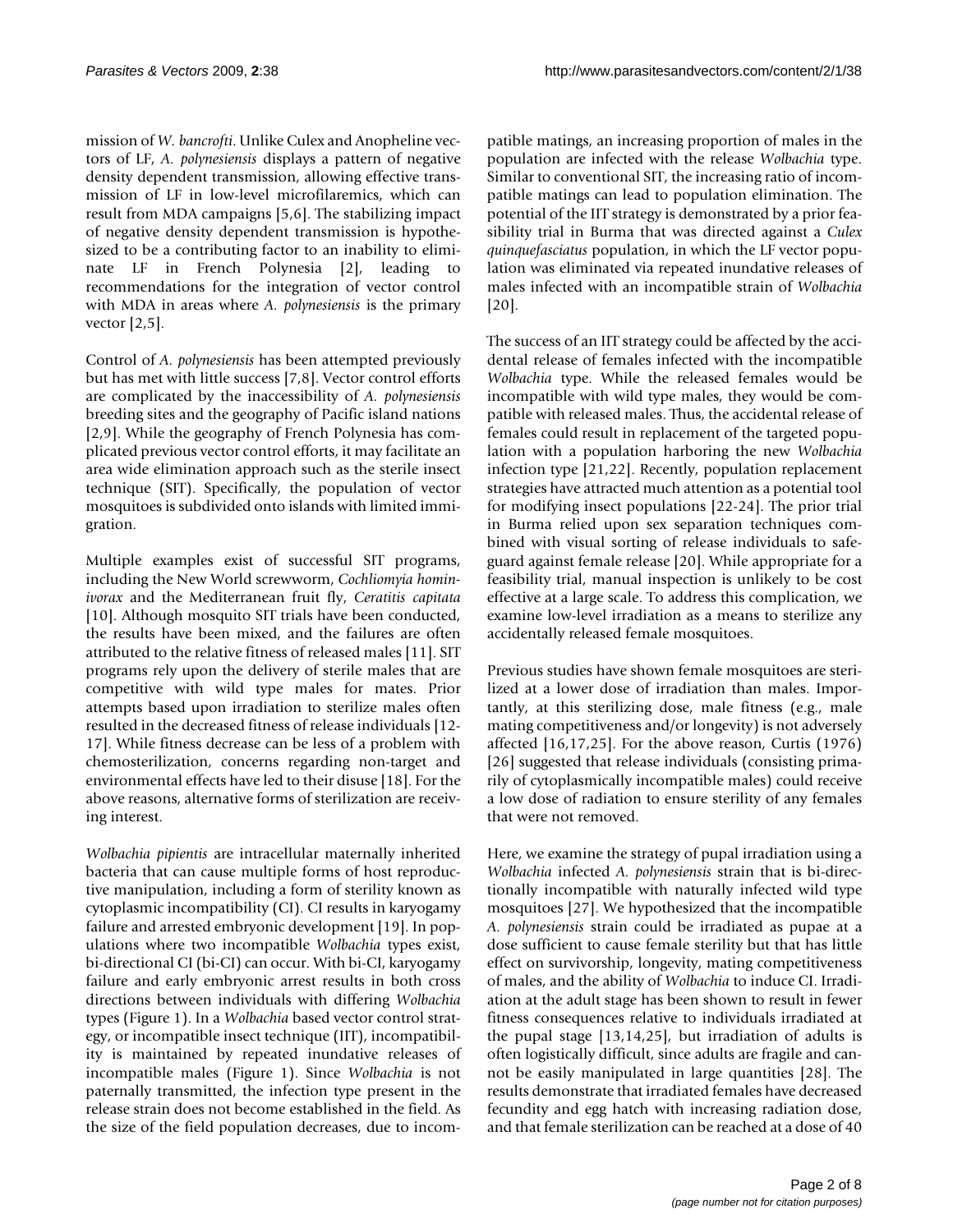

#### **Figure 1**

**Bi-directional cytoplasmic incompatibility**. Bi-directional CI results from incompatible crosses of individuals with different *Wolbachia* infection types indicated by an X, while individuals with the same *Wolbachia* type produce offspring with the same maternally inherited infection. The shaded box represents the applied IIT strategy where incompatible males with an introduced *Wolbachia* infection type are released into a population harboring a natural infection, resulting in sterility.

Gy. The latter dosage did not negatively impact survivorship, longevity, and mating competitiveness of males, nor did it affect the induction of CI. Results are discussed in relation to the integration of irradiation with the strategy of large-scale releases of cytoplasmically incompatible males to reduce the risk of unintentional population replacement.

#### **Methods**

#### *Mosquito rearing*

*A. polynesiensis* laboratory strains (AP) were obtained from French Polynesia and have been maintained in laboratory conditions for >50 generations. The bi-directionally incompatible *A. polynesiensis* strain (CP) is described in Brelsfoard et al. 2008 [27] and has been maintained in laboratory conditions for >20 generations. Mosquitoes used for experiments were reared in 21 cm  $\times$  21 cm  $\times$  7.5 cm disposable plastic pans (Pactive, Lake Forest, IL) at low densities (100150 larvae per pan). Laboratory conditions consisted of a photoperiod of 18:6 Light:Dark at 29  $\pm$ 0.6°C, 73  $\pm$  2.4% RH. Larvae were fed adlibitum 60 g/L liver powder suspension. One-week post emergence,

females were allowed to blood feed on mice for 20 min (IACUC #00905A2005). Adults were provided a constant supply of 10% sucrose. Females were provided a 100 ml specimen cup lined with seed germination paper (Anchor Paper, St. Paul, MN) saturated with water for oviposition (this cup is referred to as the oviposition cup throughout the rest of the paper). Eggs were allowed to mature for seven days at  $29 \pm 0.6$  °C,  $73 \pm 2.4$ % RH. Following maturation, eggs were hatched in deoxygenated liver powder/ water solution for 48 h.

#### *Irradiation procedure*

Pupae were irradiated with electron beam radiation from a Varian 21EX linear accelerator (Varian Associates, Palo Alto, CA) at a rate of 4 Gy/min. Pupae were irradiated in 21 cm  $\times$  21 cm  $\times$  7.5 cm disposable plastic pans with a water level of 1 cm, placed 100 cm from the irradiation source, with 4 cm of Solid Water® backscatter material (Gammex Inc., Middleton, WI) placed on top of the container. Female CP pupae originated from the same egg paper, but were hatched at different time points and were irradiated in two different age groups: early (1624 hrs post pupation) and late (4048 hrs post pupation), at three doses: 20, 30, and 40 Gy. For each dose and age group, 100125 pupae were irradiated. CP males were irradiated as a group of 240 that were 3048 hrs post pupation at a dose of 40 Gy. Both female age groups and males included a control treatment group (i.e., no irradiation), which were derived from the same pupae used for irradiation.

#### *Adult emergence rate*

Following irradiation, pupae were placed individually in 13 × 100 mm culture tubes (Fisher Scientific, Pittsburgh, PA) to ensure virginity. Each tube received ~3 ml of deionized water. Tubes were checked at eight-hour intervals for adult emergence. Post emergence, the sex of each individual was confirmed and adults of the appropriate sex were transferred to treatment cages.

#### *Effect of irradiation on A. polynesiensis females*

To examine CP female sterility and fecundity, 25 irradiated or un-irradiated CP females were transferred to cages with 25 un-irradiated CP males. Three days post blood feeding, females were provided an oviposition cup that was removed within  $~48$  hours. Individual eggs were scored as either hatching or non-hatching using a dissection scope (Leica MZ75, Bannockburn, IL). Four un-irradiated replicates and two replicates of each irradiation dose were maintained for each pupal age group. Per female fecundity was estimated by dividing the total number of eggs in the cage by the number of viable females at the time when oviposition cups were placed in cages. Sterility was estimated by determining the percent egg hatch of the egg paper removed from oviposition cups. To confirm insemination, spermathecae were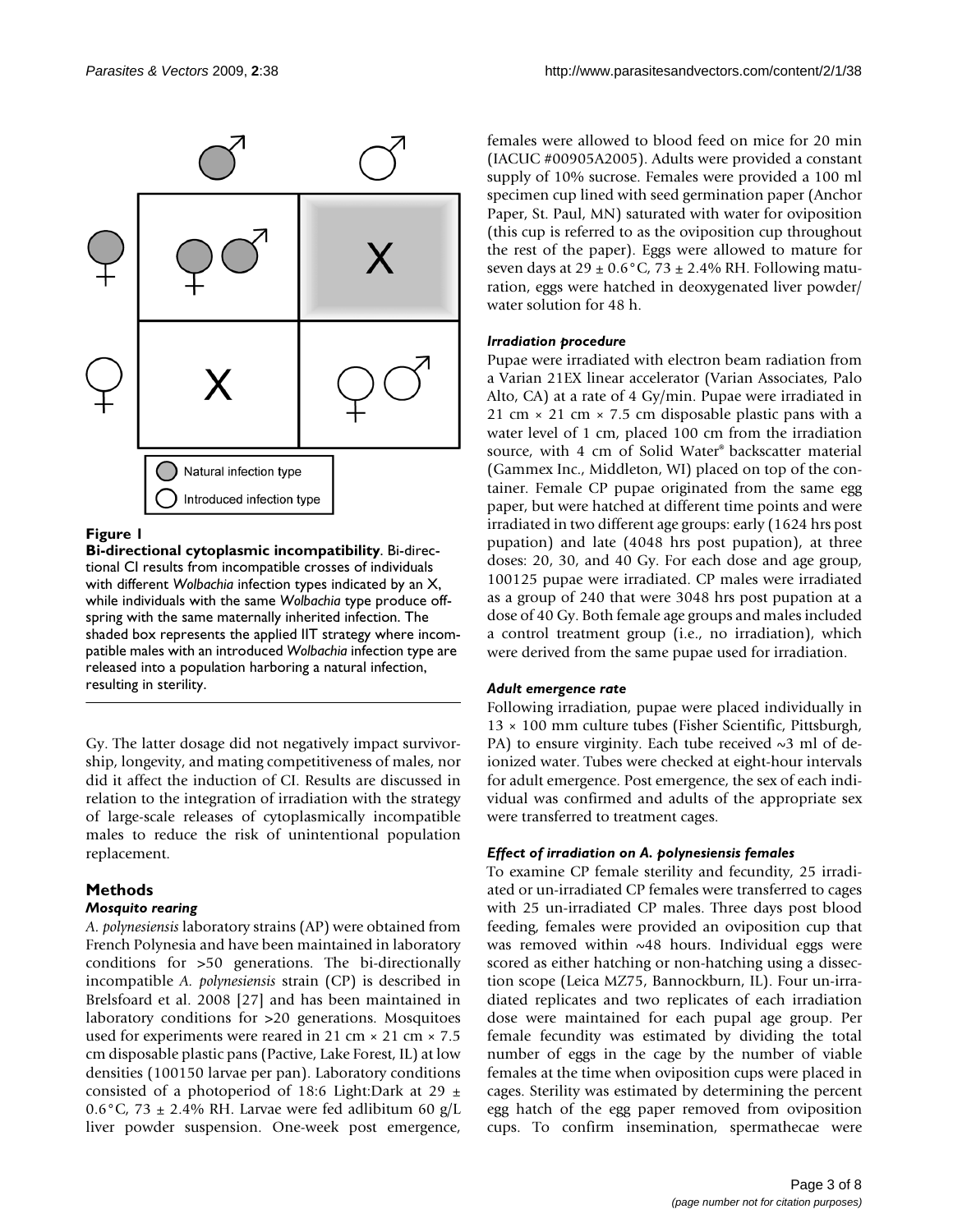checked in a subset of females by dissecting in Ringers solution and checking for the presence of sperm using an inverted compound microscope (Olympus IX70, Center Valley, PA). To examine survivorship, dead adults were removed from cages, their sex determined, and counted at 2448 hour intervals.

#### *Effect of irradiation on A. polynesiensis males*

In a subsequent experiment, 25 irradiated CP males were transferred to cages with 25 un-irradiated CP females. As a control, 25 un-irradiated CP males were transferred to cages with 25 un-irradiated CP females. Egg hatch, fecundity, and survivorship were determined using the same methods described for females.

To examine male mating competitiveness, ten virgin AP females were released into cages with 20 males of varying ratios of CP males [irradiated at 40 Gy or un-irradiated] and un-irradiated AP males. For both the irradiated and un-irradiated treatments, the AP:CP male ratios were: 20:0, 15:5, 10:10, 5:15, 0:20. Females were allowed to mate for five days and then blood fed. They were then isolated in oviposition cups and allowed to oviposit. Eggs were subsequently hatched, and the egg hatch rate was determined using a dissection scope. After hatching eggs, viable AP females producing non-hatching broods were dissected and their spermathecae examined for the presence of sperm. Females that were un-inseminated were excluded from the analyses.

#### *Statistical analysis*

To analyze emergence rates, Wilcoxon/Kruskal-Wallis tests with a Bonferroni correction were performed to compare the number of adults emerging from irradiated treatments and un-irradiated controls. To analyze for differences in egg hatch, data were  $arcsin(sqrt(x))$  transformed and subjected to an ANOVA and followed by Tukey-Kramer tests with a Bonferroni correction to examine for differences between pairs of irradiation treatments. To analyze for differences in fecundity, data was subjected to an ANOVA and followed by Tukey-Kramer tests with a Bonferroni correction to examine for differences between pairs of irradiation treatments. Survival curves were generated and compared using the Kaplan-Meier method and log-rank tests to examine differences in adult longevity. To analyze male mating competitiveness, Chi-square goodness of fit tests were performed to compare the number of hatching broods for each ratio of irradiated and un-irradiated CP males to the expected number of hatching broods based on equal mating competitiveness. To examine for an effect of the ratio of irradiated and un-irradiated incompatible males on egg hatch, percent hatch data from all replicate cages were  $arcsin(sqrt(x))$  transformed and compared using a Wilcoxon/Kruskal-Wallis test. All statistical tests were performed using JMP 7.0.2 (SAS Institute, Cary, NC).

#### **Results**

#### *Effect of irradiation on A. polynesiensis females*

As shown in Figure 2, irradiation of CP females had no effect on adult emergence when compared to controls (early,  $\chi^2$  = 2.68, df = 3, P > 0.44; late,  $\chi^2$  = 2.0, df = 3, P > 0.57). As shown in Table 1, egg hatch significantly decreased with increasing radiation dose for females irradiated at both pupal age classes (early,  $F = 60.3$ , df = 3,6,  $P < 0.0001$ ; late,  $F = 39.0$ , df = 3,6,  $P < 0.0003$ ). At 40 Gy, no eggs hatched for the early female pupae group. For the late female pupae group, egg hatch was reduced, with a mean hatch rate of 9.1% (Table 1). There was a trend for lower egg production with an increase in irradiation dosage, which was significant at 40 Gy for the early pupae group (early,  $F = 28.2$ ,  $df = 3.6$ ,  $P < 0.0007$ ; late,  $F = 1.3$ , df  $= 3.6$ ,  $P > 0.35$ ) (Table 1). Only two eggs were produced in the 40 Gy treatment of early female pupae, and 59 eggs were produced in the 40 Gy treatment of late female pupae. For both female age classes, ≥75% of dissected females ( $n = 52$ ) were positive for sperm in their spermathecae.

Comparisons of females irradiated as early pupae demonstrated females irradiated at 20 Gy and 40 Gy had significantly decreased longevity compared to un-irradiated controls. At 30 Gy however, longevity was similar to controls (Table 2). Comparisons of female longevity demonstrated that females irradiated as late pupae at a 20 or 30 Gy irradiation dose did not have a significant impact on adult longevity (Table 2). However, a significant increase in longevity was observed when females in the late pupation group were irradiated at 40 Gy (Table 2).

#### *Effect of irradiation on CP males*

After demonstrating female sterility at 40 Gy, a second experiment was conducted, examining males irradiated at the 40 Gy. As shown in Figure 2, irradiation of CP males had no effect on adult emergence when compared to controls ( $\chi^2$  = 1.0, df = 1, P > 0.32). Egg hatch decreased significantly when males irradiated at 40 Gy were mated with un-irradiated CP females (Table 1;  $F = 147.1$ , df = 1,4, P < 0.0004). A non-significant decrease in egg number was observed when CP females were mated with irradiated CP males (Table 1). Differences in adult longevity of males were also observed after irradiation. Male longevity increased significantly compared to un-irradiated controls when irradiated at 40 Gy (Table 2).

No difference was observed in the numbers of observed and expected hatching broods for cages with irradiated (P  $> 0.25$ ) and un-irradiated CP males (P  $> 0.05$ ) relative to predictions based upon the assumption of equal male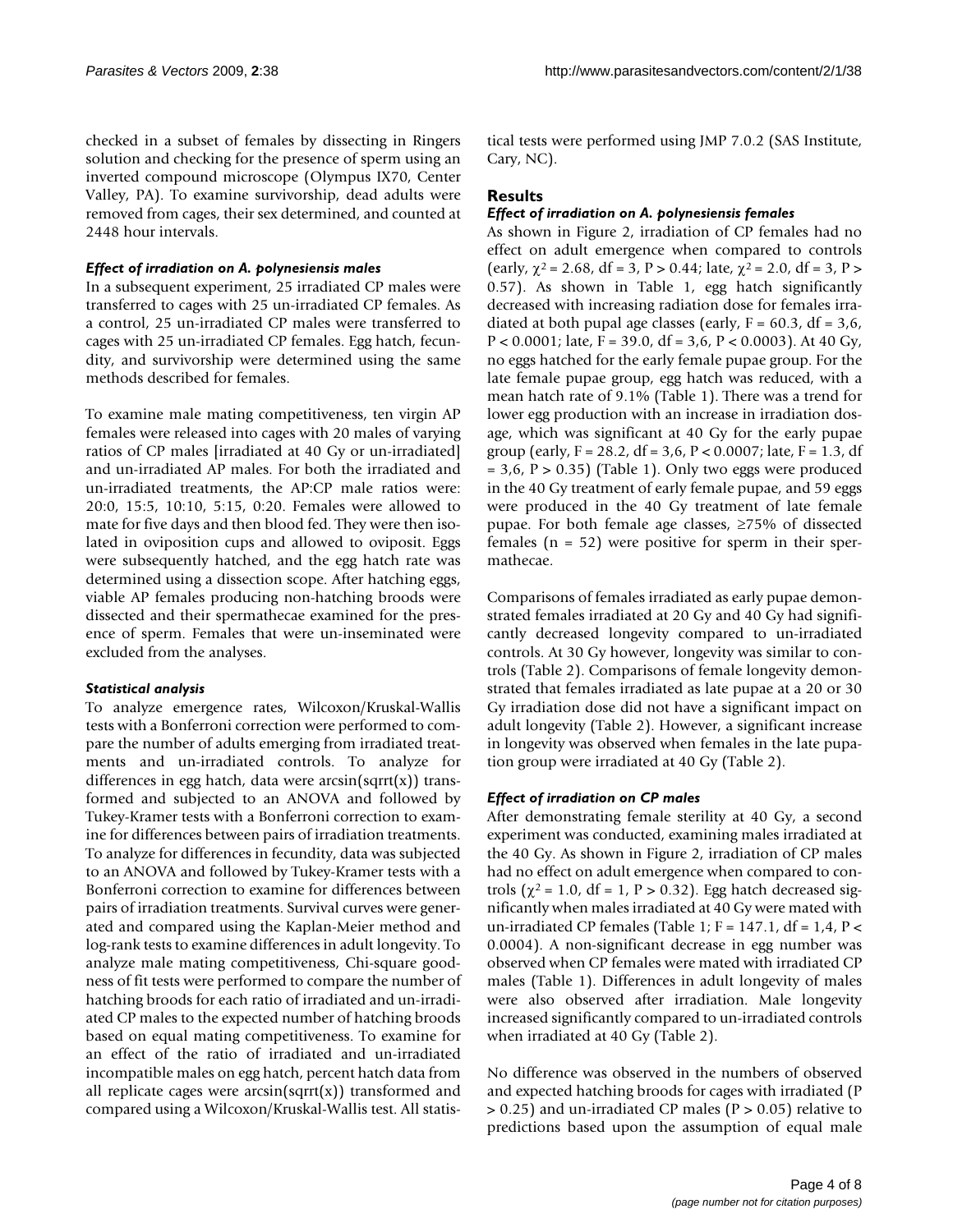competitiveness of CP and AP males (Figure 3). Moreover, cages with only CP males and AP females demonstrated no loss of CI after a 40 Gy irradiation dose. Of 669 eggs examined from this cross, no hatching was observed.

Similar to female irradiation experiments, results suggest the majority of females in all treatments had mated. Insemination rates of virgin AP females were 90% for treatments with irradiated CP males (*n* = 21) and 89% for un-irradiated CP males (*n* = 21). Data also suggests females mated with only one male type in cages with a mixture of CP and AP males. There was no significant difference in the hatch rates of broods that were considered compatible (broods with a >6% hatch rate) for all treatments ( $\chi^2$  = 1.8, df = 3, P > 0.59) (Figure 3).

#### **Discussion**

Adult emergence rates were used as a measure of survivorship after irradiation as pupae. A series of irradiation doses of up to 40 Gy had little effect on CP female adult emergence when they were irradiated as early and late pupae (Figure 2). Furthermore, a comparison of un-irradiated males with late CP male pupae irradiated at 40 Gy failed to detect an effect of irradiation on adult emergence rates (Figure 2). Results are consistent with previous studies that demonstrate high (>90%) adult emergence rates when mosquito pupae were irradiated at 16 hrs post pupation or older [12,14]. Overall, data suggests irradiation has no effect on adult emergence.

An examination of egg hatch from different irradiation doses demonstrates that CP females become sterile at a dose of 40 Gy, when irradiated as early pupae. However, low levels of egg hatch from CP females were observed when irradiated at 40 Gy as late pupae. Fecundity decreased with irradiation dose for both age classes of female pupae. However, CP females were observed to be more fecund when irradiated as late pupae. A decrease in egg number due to irradiation has been shown to be associated with cellular changes in germ line cells, more specifically developing follicle cells of the ovaries [25]. Results observed here are similar to a previous study where *Aedes aegypti* egg production was entirely eliminated after exposure to a sterilizing dose of irradiation [29]. Furthermore, insemination rates of females were high (>75%), suggesting the loss of fecundity and fertility of CP females is the result of irradiation treatments not a loss of insemination by CP males. The latter 'lower impact to late pupae' is consistent with prior studies. Specifically, somatic and germline cells undergoing meiosis and mitosis are the most sensitive to irradiation. Older pupae have fewer somatic mitotic cells and a more developed germline, resulting in lessened effects of irradiation [25,28]. Here it is hypothesized that germline damage played a more significant role in the observed decreases in egg hatch and fecundity than somatic damage.

The effects of irradiation on germ line cells and somatic cells can also cause damage that results in decreased longevity [30]. Prior studies with mosquitoes have shown a decrease in adult longevity after irradiation of *A. aegypti* pupae at a dose of 40 Gy and higher [25] and for *Anopheles pharoensis* and *Anopheles stephensi* irradiated at >80 Gy [12,15]. While a general trend toward increased mortality among irradiated individuals was observed, there are notable exceptions. Specifically, significantly increased longevity was observed in some irradiated treatments relative to the control individuals. While initially counterintuitive, similar results have been reported for *Anopheles arabiensis* irradiated at 3580 Gy [14] and *A. pharoensis* irradiated at 570 Gy [31]. The observed increase in male longevity resulting from irradiation merits additional study. However, relevant to the applied strategy discussed here, there was no observed decrease in male longevity. Thus, a

**Table 1: The effect of irradiation on egg hatch and fecundity of** *A. polynesiensis***.**

| Sex irradiated | Treatment dose (Gy) | $\mathsf{n}$       | Percent egg hatch ± SE       | Egg number $\pm$ SE          |
|----------------|---------------------|--------------------|------------------------------|------------------------------|
|                |                     | <b>Early pupae</b> |                              |                              |
| <b>Females</b> | 0                   | 4                  | $77.9 \pm 1.8^a$             | 53.1 ± 13.5 <sup>a</sup>     |
|                | 20                  |                    | $52.2 \pm 15.0$ ab           | $17.6 \pm 5^{b}$             |
|                | 30                  |                    | $41.7 \pm 1.0^b$             | $5.2 \pm 2.9^{\circ}$        |
|                | 40                  |                    | $0 \pm 0$ <sup>c</sup>       | $0.06 \pm 0.02$ <sup>b</sup> |
|                |                     | Late pupae         |                              |                              |
| <b>Females</b> | 0                   | 4                  | $82.6 \pm 2.9^{\circ}$       | $44.7 \pm 14.2$ <sup>a</sup> |
|                | 20                  | $\overline{2}$     | 61.1 ± 6.0 <sup>ab</sup>     | $32.9 \pm 22.4^{\circ}$      |
|                | 30                  |                    | $49.8 \pm 10.2$ <sup>b</sup> | $7.1 \pm 3.9^{\circ}$        |
|                | 40                  |                    | 9.1 ± 2.0 $\degree$          | $1.4 \pm 0.3^a$              |
|                |                     | Late pupae         |                              |                              |
| <b>Males</b>   | 0                   | 3                  | $64.7 \pm 1.9^{\circ}$       | $28.2 \pm 6.9^{\circ}$       |
|                | 40                  | 3                  | $15.5 \pm 2.6^{\circ}$       | $18.7 \pm 4.5^{\circ}$       |

Within column mean values followed by different superscripted letters are statistically different (P < 0.017) using multiple comparison tests within each treatment group. *n* is the number of caged populations, which are the replicates of the experiment not the individuals in the cages.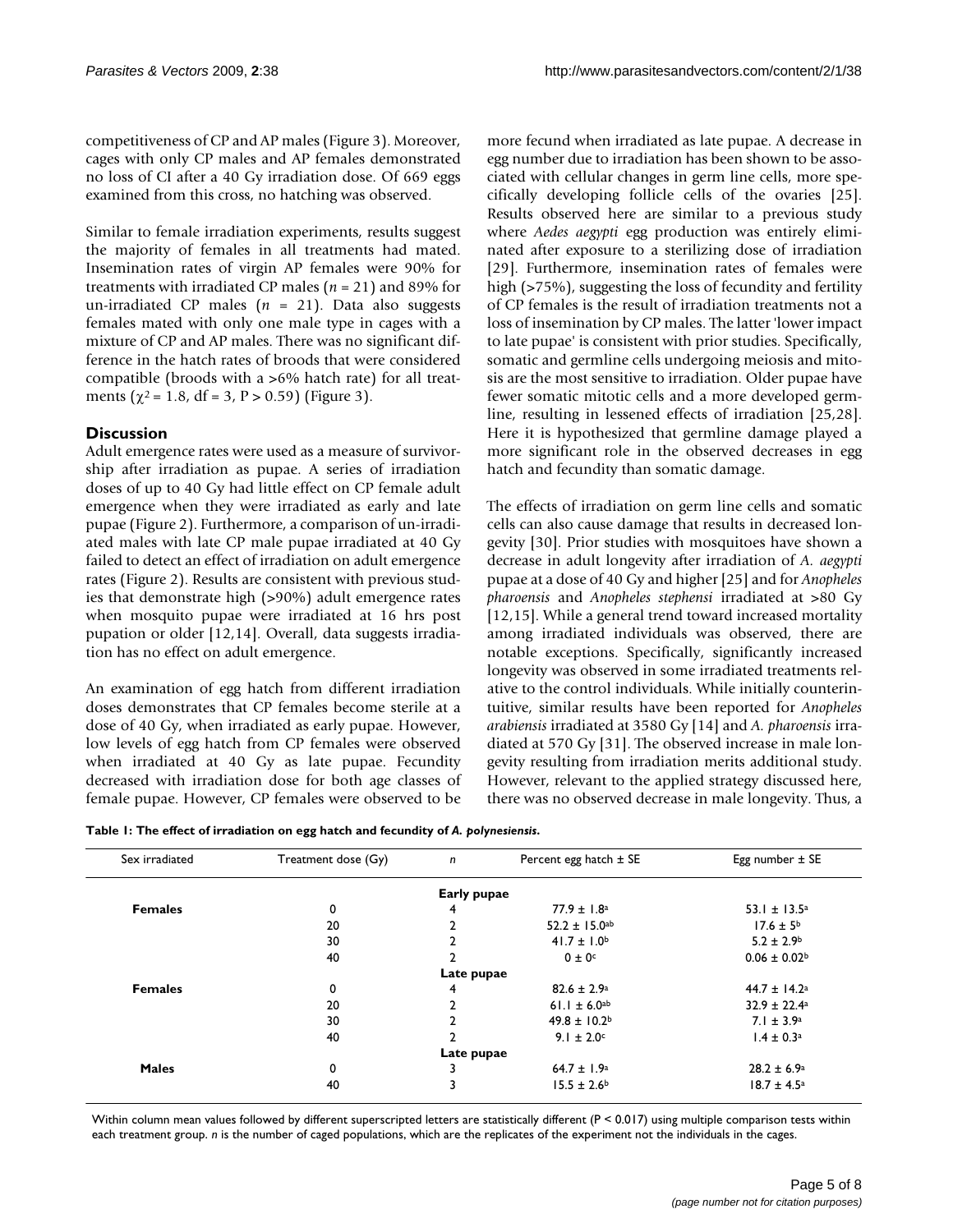



low level of irradiation is not observed to reduce male longevity, which could decrease the effectiveness of the proposed strategy.

In a subsequent experiment examining the effects of irradiation on male mating competitiveness, irradiated and un-irradiated CP males were allowed to compete for mates against AP males. The results demonstrate that CP males do not differ from AP males in their competitiveness, regardless of whether irradiated or un-irradiated (Figure 3). Male mating competitiveness results are similar to those observed in previous studies examining the male mating competitiveness of CP males with AP males [27]. Furthermore, a difference was not noted in a comparison of spermathecae from AP females mated with either irradiated or un-irradiated CP males, demonstrating that male irradiation did not affect insemination rates. Furthermore, no eggs hatched in crosses of irradiated CP males with AP females, suggesting irradiation did not affect the ability of *Wolbachia* to induce CI. If there were an effect of irradiation on the CI mechanism, hatching eggs would be expected from this cross.

The experimental design permits the investigation of a population elimination strategy, based upon incompatible male releases. As shown in Figure 3, the percent egg hatch decreased from 76 to 0% for both the irradiated and un-irradiated CP males, inversely related to the ratio of incompatible males. It is emphasized that the experiments described here were performed in small laboratory cages under optimal conditions. Field cage tests are required to better understand the survivorship and mating competitiveness of irradiated males.

An additional concern of this strategy is AP females using sperm from more than one male type to fertilize their eggs. A comparison of egg hatch rates resulting from compatibly mated females did not differ significantly between treatments. If females were utilizing sperm to fertilize their eggs from more than one male type, intermediate hatch rates would be expected in cages with a mixture of

|  | Table 2: The effect of irradiation on mean survival times of A. polynesiensis males and females. |  |  |
|--|--------------------------------------------------------------------------------------------------|--|--|
|  |                                                                                                  |  |  |

|                | Pupal age | Dose (Gy) | n  | Mean ± SE survival time | Log rank |
|----------------|-----------|-----------|----|-------------------------|----------|
| <b>Females</b> | Early     | 0         | 91 | $24.3 \pm 1.3$          | n/a      |
|                |           | 20        | 46 | $18.3 \pm 1.9$          | $6.96**$ |
|                |           | 30        | 31 | $24.0 \pm 2.2$          | 0.5      |
|                |           | 40        | 46 | $17.7 \pm 1.9$          | $5.2*$   |
|                | Late      | 0         | 81 | $22.2 \pm 1.3$          | n/a      |
|                |           | 20        | 38 | $25.3 \pm 1.6$          | 0.16     |
|                |           | 30        | 45 | $24.0 \pm 1.5$          | 0.05     |
|                |           | 40        | 45 | $29.0 \pm 1.6$          | $6.88**$ |
| <b>Males</b>   | Late      | 0         | 72 | $7.9 \pm 0.96$          | n/a      |
|                |           | 40        | 73 | $10.7 \pm 1.1$          | $4.85*$  |

 $*P < 0.05, **P < 0.01$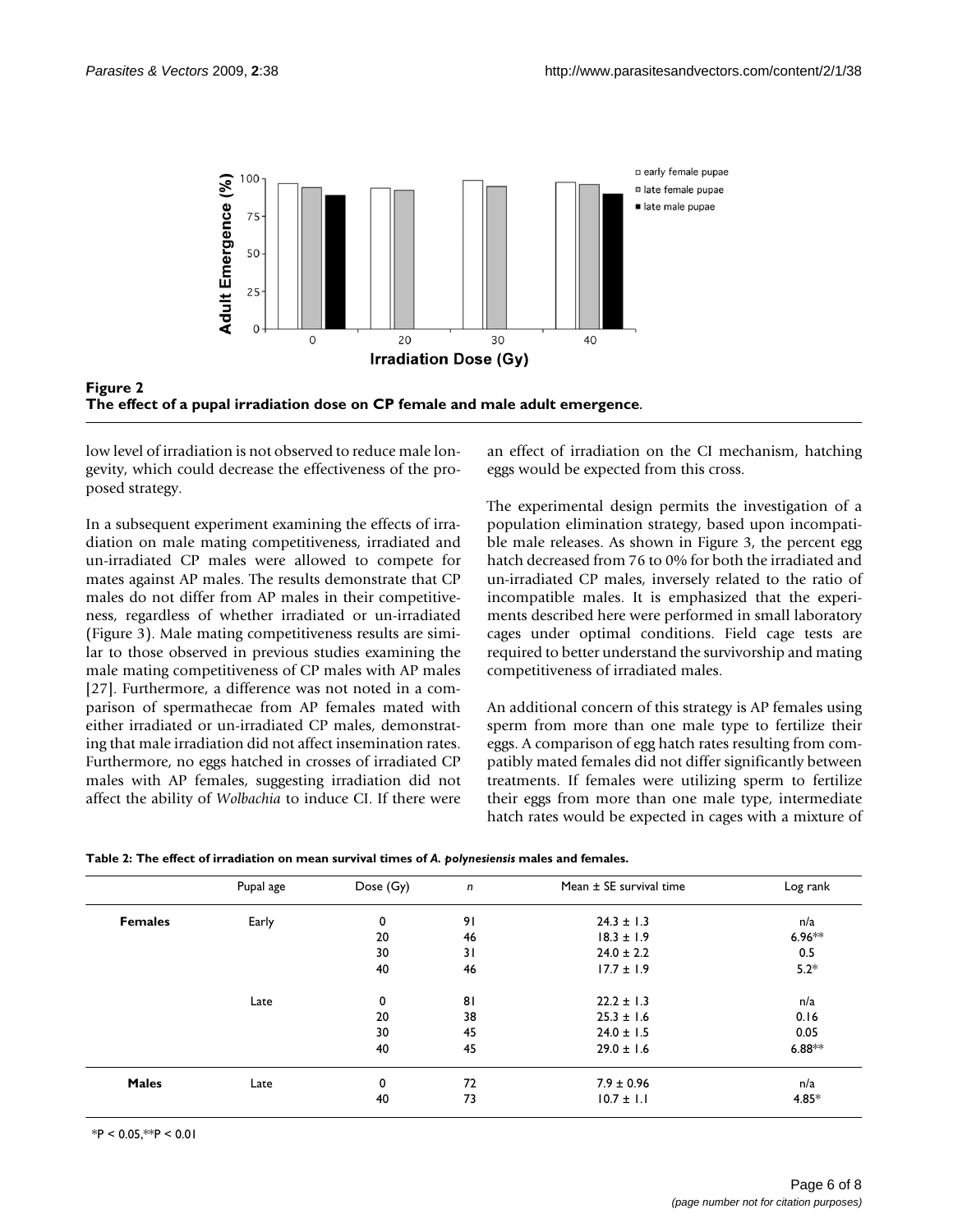

#### **Figure 3** The effect of irradiation dose on CP male mating competitiveness and *A. polynesiensis* population suppression

**The effect of irradiation dose on CP male mating competitiveness and** *A. polynesiensis* **population suppression**. Un-shaded and shaded bars represent cages with un-irradiated and irradiated CP males, respectively. Based upon the observed hatch rate, female broods were scored as either hatching (>6% hatch) or not hatching. The percent-hatching broods (hatching broods/total broods) were determined for each cage replicate. The solid line represents the expected values of compatibly mated broods assuming equal male mating competitiveness of the CP and AP males. Below the figure, egg hatch rates are based upon the combined oviposition of females in cages. Differing superscripted letters indicate significant differences within either the irradiated or un-irradiated treatments (Bonferroni corrected Wilcoxon/Kruskall Wallis tests; Irradiated CP males cages, P < 0.001; un-irradiated CP male cages, P < 0.002). The percent egg hatch among hatching broods was calculated to examine for intermediate hatch rates as an indicator of multiple insemination and fertilization of eggs by more than one male type.

CP and AP males. The results are consistent with previous studies, suggesting *A. polynesiensis* females utilize sperm from one male type [27].

While the removal of females from release material continues to be an important component, the strategy described here can reduce the probability of accidental population replacement. However, unintentionally released females will bite and have the potential to transmit disease. On the other hand, the observed decrease in adult female longevity after irradiation could reduce this risk, since shorter-lived females are less likely to complete the required extrinsic incubation period.

Since the goal of the strategy is to maximize impact on females, irradiation of females <24 hrs post-pupation is optimal. Assuming appropriate rearing practices, cohorts of immatures should be relatively synchronized. Since males pupate before females [32], collections can be timed such that they consist primarily of late male pupae and early female pupae. Males and females can be quickly and easily separated based upon size using a mechanical

sorting device. The resulting pool would primarily consist of late male pupae and a few early female pupae. The results shown here suggest that this would be ideal for minimizing effects on males, while maximizing female sterility.

#### **Conclusion**

The work presented here supports the integration of irradiation with CI as part of an IIT strategy targeting LF transmission by *A. polynesiensis* in French Polynesia. With the integration of low doses of irradiation, accidentally released females would be sterile, reducing the risk of unintentional population replacement. While low dose irradiation only partially sterilizes males, the released males are fully incompatible with wild type females due to *Wolbachia*-induced bi-CI. While the complete removal of females from release material remains the goal, the described approach could obviate the requirement of visually checking release material to remove all females. The latter manual checks are expected to be the most cost prohibitive barrier to large-scale implementation of the strategy.